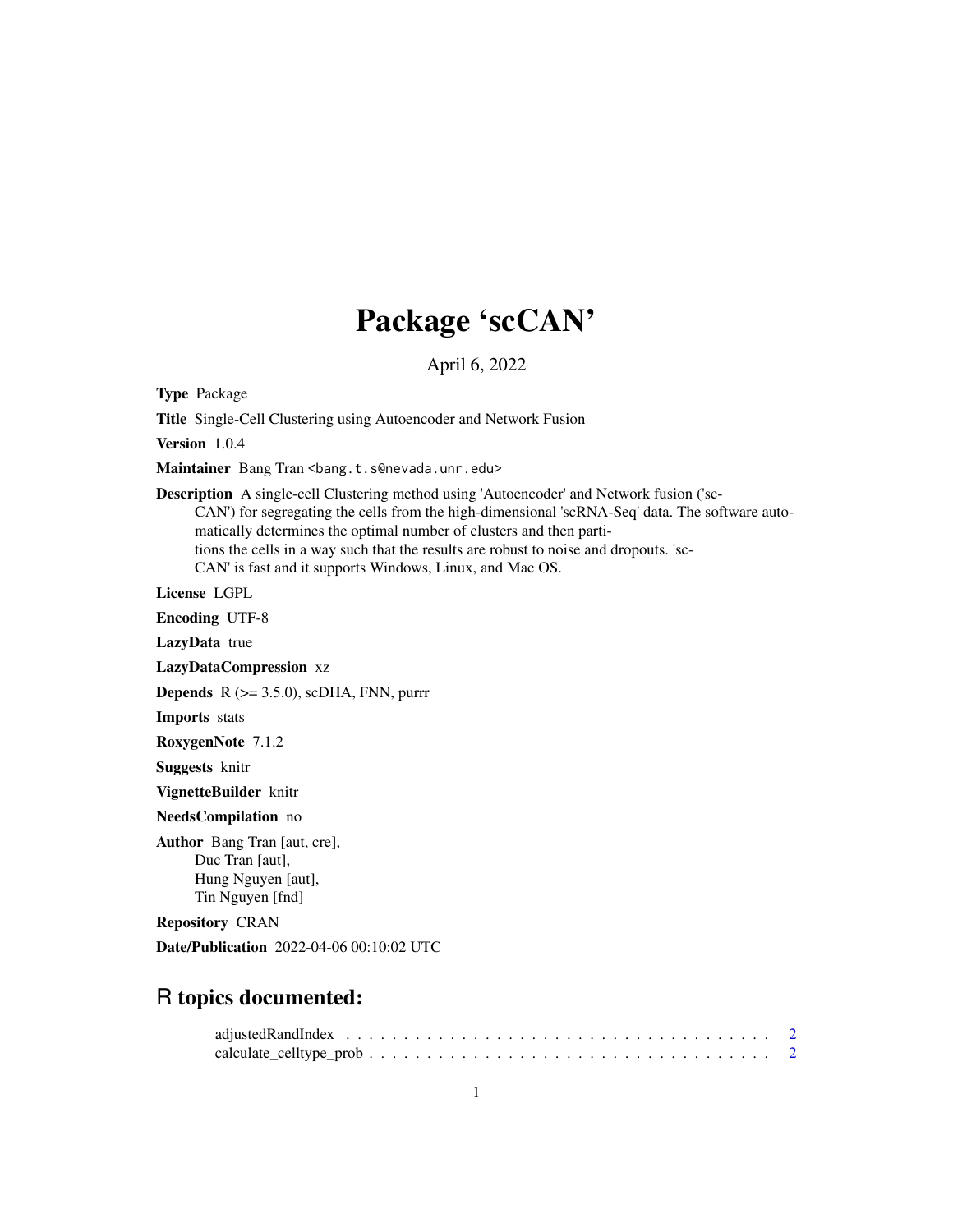<span id="page-1-0"></span>

| Index | -8 |
|-------|----|
|       |    |
|       |    |
|       |    |
|       |    |
|       |    |
|       |    |

adjustedRandIndex *adjustedRandIndex*

#### Description

The function to calculate adjusted Rand index value with the inputs of true clusters and predicted clusters

#### Usage

adjustedRandIndex(x, y)

#### Arguments

| A vector that contain predicted cluster assignment. |
|-----------------------------------------------------|
| A vector that contain true cluster assignment.      |

```
calculate_celltype_prob
```
*calculate\_celltype\_prob*

#### Description

Calculate clusters and cell types similarity based on the markers.

#### Usage

```
calculate_celltype_prob(clt_marker_list, marker_database_list, type = "jacc")
```
#### Arguments

| clt_marker_list      |                                                                              |
|----------------------|------------------------------------------------------------------------------|
| marker_database_list | A list of markers for all cluster.                                           |
|                      | A list of markers of all reference cell types.                               |
| type                 | A parameter to select the method to measure cluster and cell type similarity |
|                      | • jacc - Jaccard index.                                                      |
|                      | $\bullet$ ac - Accuracy.                                                     |
|                      | • $f1 - F1$ score.                                                           |
|                      |                                                                              |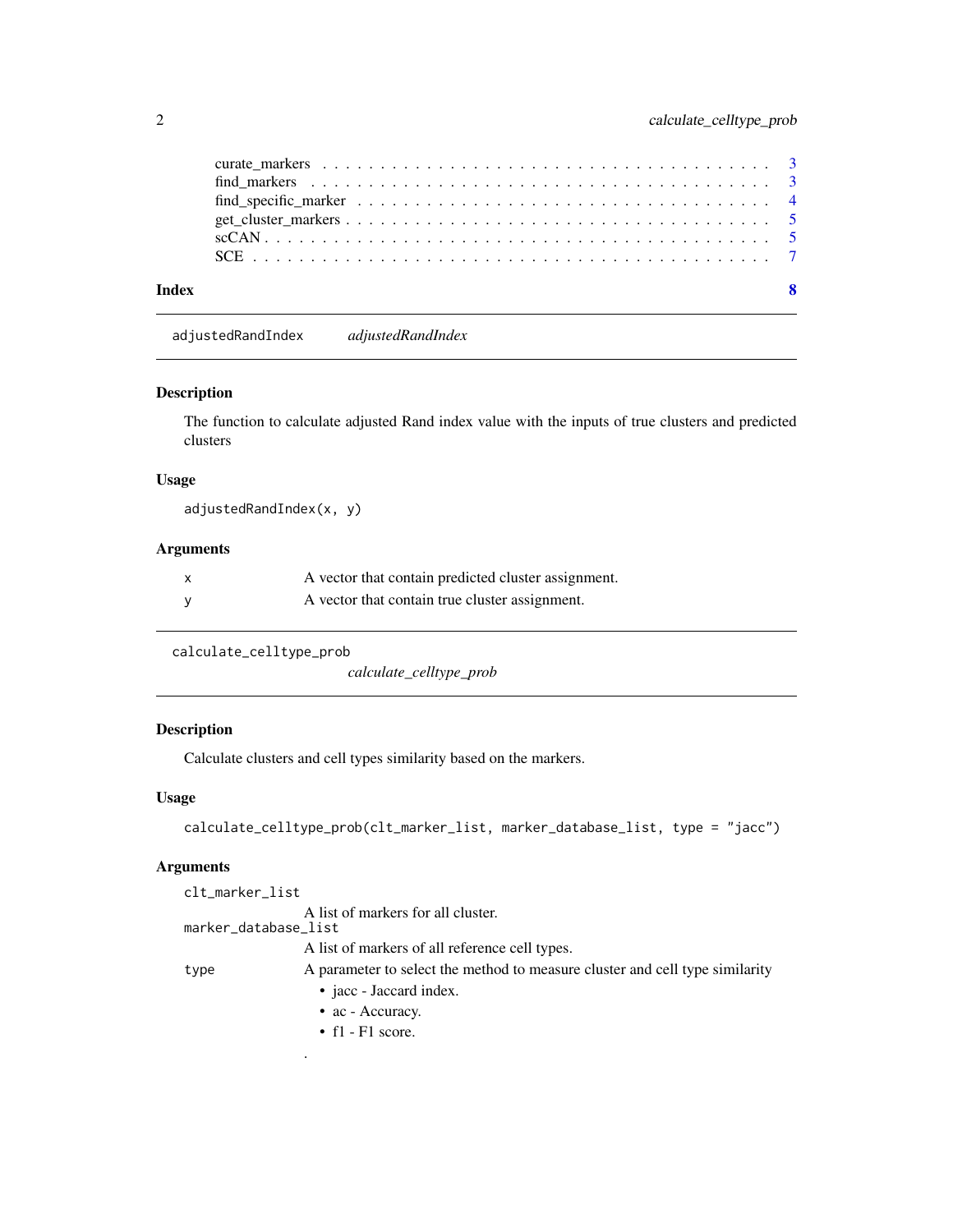#### <span id="page-2-0"></span>curate\_markers 3

#### Value

A confusion matrix between clusters and cell types. Each cell represents a probabilty of a cluster belongs to a cell type.

curate\_markers *curate\_markers*

#### Description

Filter genes that have low p-value and fold-change.

#### Usage

```
curate_markers(
 whole_list,
  gene_names,
 wilcox_threshold = 0.001,
  logfc_threshold = 1.5
)
```
#### Arguments

| whole_list       | A list of markers for all clusters.                            |
|------------------|----------------------------------------------------------------|
| gene_names       | All the gene names of the expression matrix.                   |
| wilcox_threshold |                                                                |
|                  | A threshold for p-value $wilcox_threshold = 0.001$ by default. |
| logfc_threshold  |                                                                |
|                  | A threshold for fold-change logfc_threshold = 1.5 by default.  |

#### Value

A list of markers that are strong expressed for discovered clusters.

find\_markers *find\_markers*

#### Description

Perform cluster-wise Wilcox test and fold-change for each gene.

#### Usage

```
find_markers(input_data_matrix, cluster_labels, identity = 1, threads = 8)
```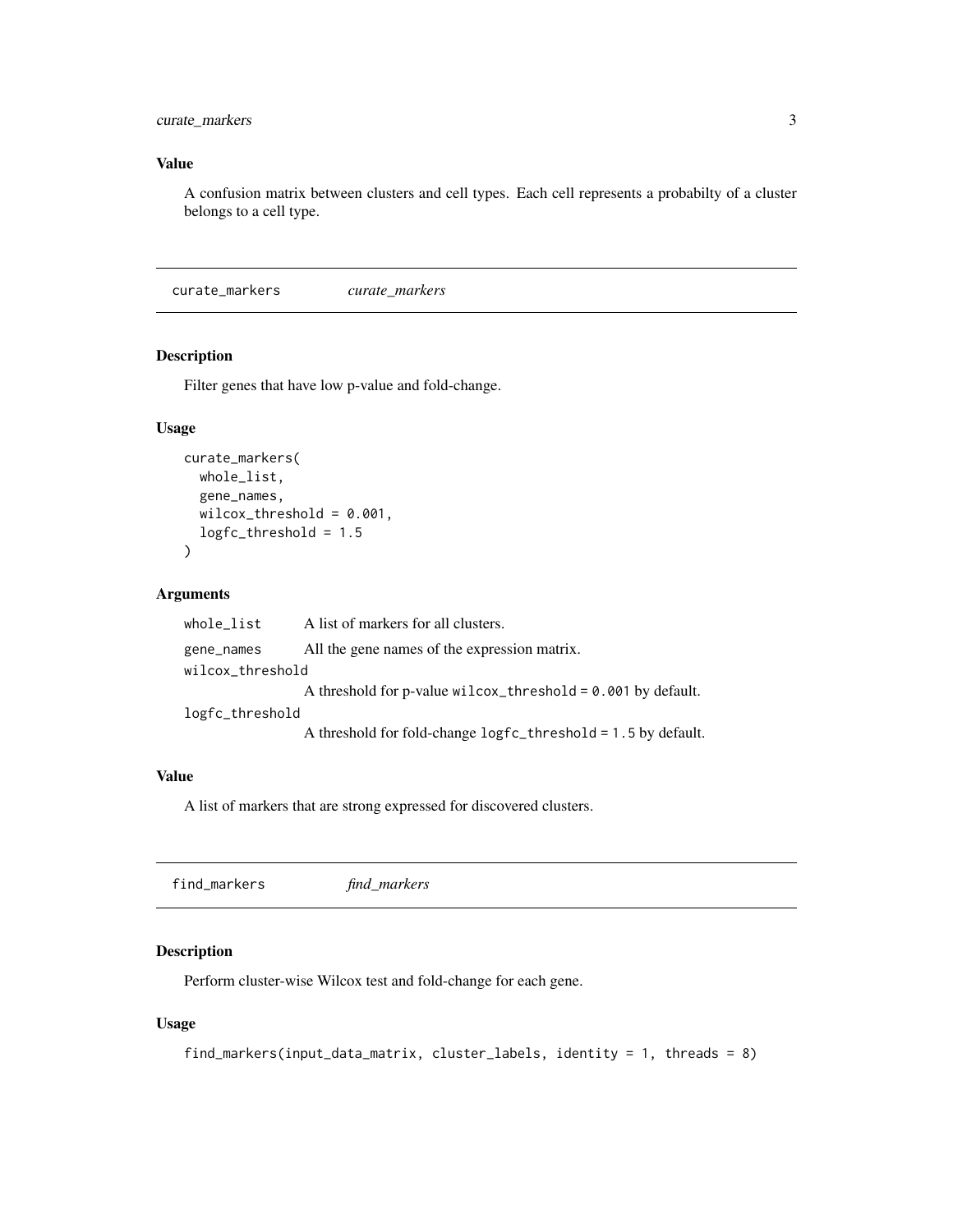#### <span id="page-3-0"></span>Arguments

| input_data_matrix |                                                                                       |
|-------------------|---------------------------------------------------------------------------------------|
|                   | An expression matrix in which rows are genes and columns are cells.                   |
|                   | cluster_labels A vector of cluster labels obtained from clustering methods.           |
| identity          | A parameter to select specific cluster identity $= 1$ by default.                     |
| threads           | A parameter to control number of cores used for analysis threads = 1 by de-<br>fault. |

#### Value

A list that contains p-value and fold-change ratio for all genes of each cluster.

find\_specific\_marker *find\_specific\_marker*

#### Description

Calculate cluster and cell type similarity based on the markers.

#### Usage

```
find_specific_marker(gene_name, f_list, type = "jacc")
```
#### Arguments

| gene_name | A list of markers belong to the cluster.                                     |
|-----------|------------------------------------------------------------------------------|
| $f$ _list | A list of markers belongs to a reference cell type.                          |
| type      | A parameter to select the method to measure cluster and cell type similarity |
|           | • jacc - Jaccard index.                                                      |
|           | $\bullet$ ac - Accuracy.                                                     |
|           | • $f1 - F1$ score.                                                           |

#### Value

A vector of probabilties of a cluster belongs to cell types.

.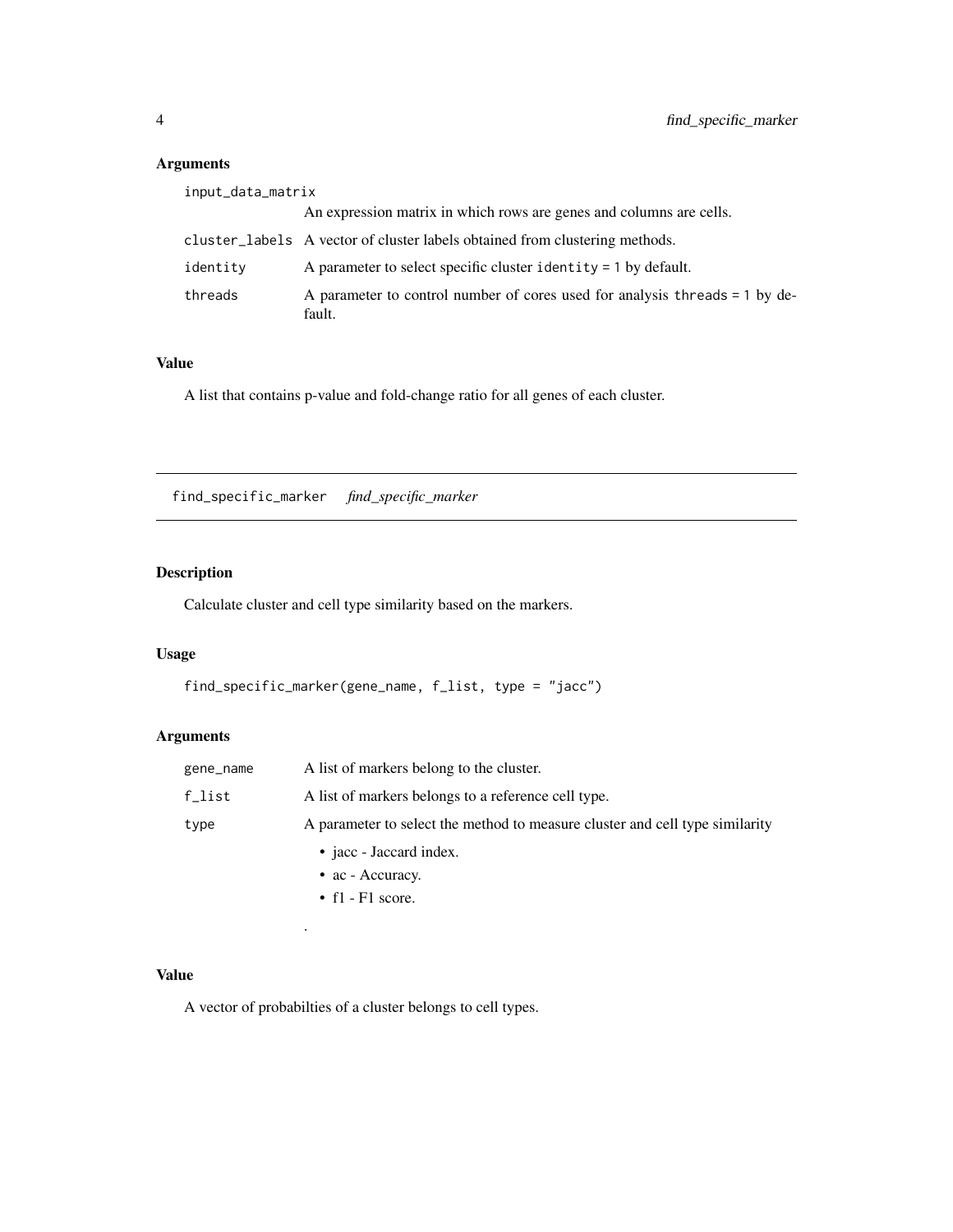#### <span id="page-4-0"></span>Description

Find markers for each cluster

#### Usage

```
get_cluster_markers(input_data_matrix, labels_vector, threads = 1)
```
#### Arguments

| input_data_matrix |                                                                                       |
|-------------------|---------------------------------------------------------------------------------------|
|                   | An expression matrix in which rows are genes and columns are cells.                   |
| labels vector     | A vector of cluster labels ontained from clustering methods.                          |
| threads           | A parameter to control number of cores used for analysis threads = 1 by de-<br>fault. |

#### Value

A list that contains markers for each cluster.

| scCAN<br>$\neg \Delta N$<br>$\circ \circ \mathcal{C}$ |  |  |  |  |
|-------------------------------------------------------|--|--|--|--|
|-------------------------------------------------------|--|--|--|--|

#### Description

This is the main function to perform sc-RNA seq data clustering clustering. scCAN is fully unsupervised scRNA-seq clustering framework that uses deep neural network and network fusion-based clustering algorithm. First, scCAN applies a non-negative autoencoder to filter scRNA-seq data. Second, the filtered data is passed to stacked Bayesian autoencoder to get multiple low-dimensional representations of input data. Subsequently, scCAN converts these compressed data into networks and unify those networks to a single graph. Then, scCAN uses a spectral clustering algorithm to obtain final clusters assignment.

#### Usage

```
scCAN(
  data,
  sparse = FALSE,
  n.neighbors = 30,
  alpha = 0.5,
  n.iters = 10,
 ncores = 10,
```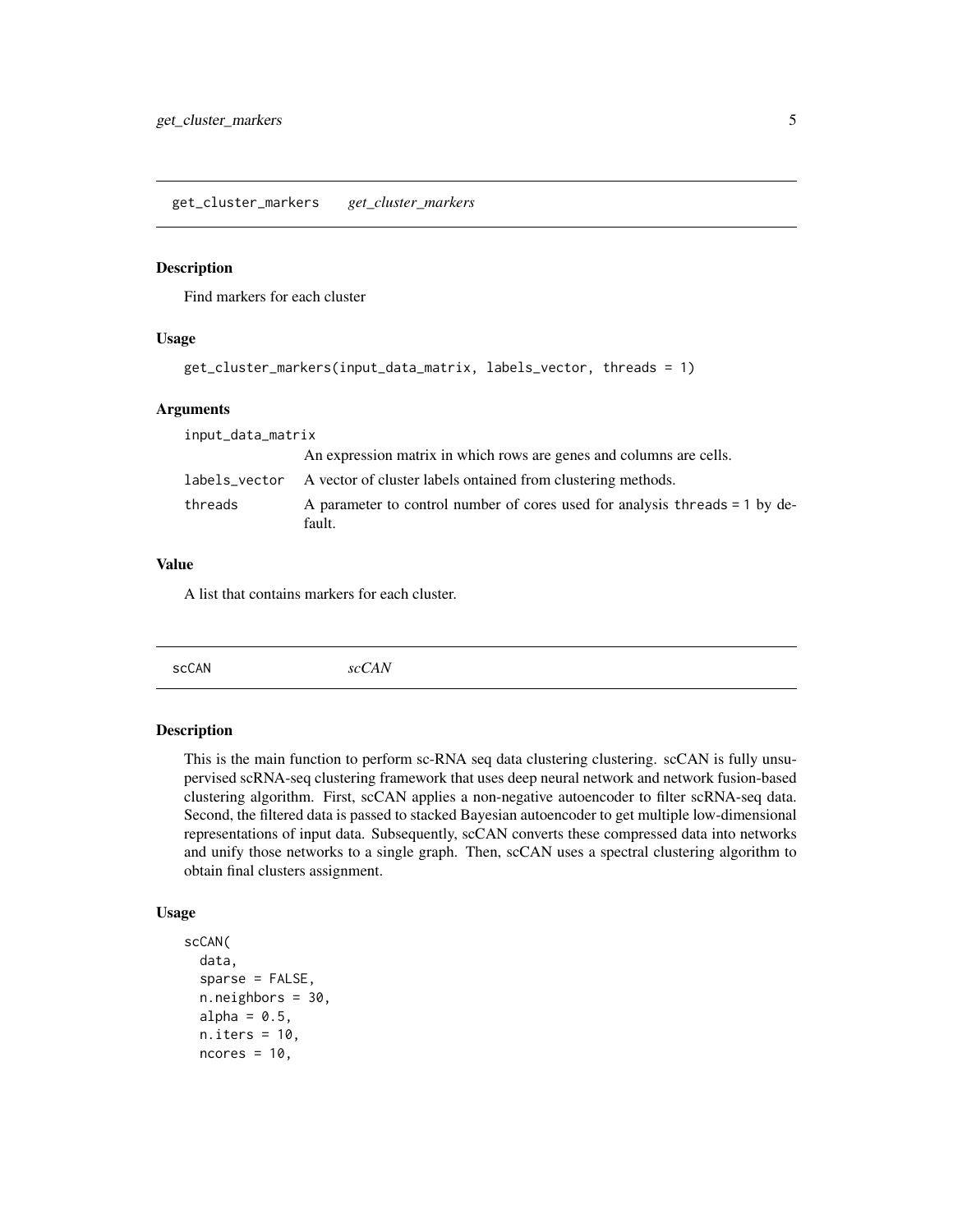```
r.seed = 1,
  subsamp = T,
 k = 2:15,
  samp.size = 5000
\lambda
```
#### Arguments

| Gene expression matrix, with rows represent samples and columns represent<br>genes.                                                       |
|-------------------------------------------------------------------------------------------------------------------------------------------|
| Boolen variable indicating whether data is a sparse matrix. The input must be a<br>non negative sparse matrix.                            |
| Number of neighboring cells that are used to caculate the edge's weight. The<br>number of neighbors are set n. neighbors = 30 by default. |
| A hyper parameter that control the weight of graph. This values is set to alpha<br>$= 0.5$ by default.                                    |
| A hyper-parameter to set the number of network fusion iterations. It is set to<br>$n.$ iters = 10 by default.                             |
| Number of processor cores to use.                                                                                                         |
| A parameter to set a seed for reproducibility. This values is set to r. seed = 1 by<br>default.                                           |
| Enable subsampling process for big data. This values is set to subsamp $= 7$ by<br>default.                                               |
| A vector to search for optimal number of cluster.                                                                                         |
| A parameter to control number of sub-sampled cells.                                                                                       |
|                                                                                                                                           |

#### Value

List with the following keys:

- cluster A numeric vector containing cluster assignment for each sample.
- k The optimal number of cluster.
- latent The latent data generated from autoencoders.

#### References

1. Duc Tran, Hung Nguyen, Bang Tran, Carlo La Vecchia, Hung N. Luu, Tin Nguyen (2021). Fast and precise single-cell data analysis using a hierarchical autoencoder. Nature Communications, 12, 1029. doi: 10.1038/s41467-021-21312-2

#### Examples

```
## Not run:
# Load the package and the example data (SCE dataset)
library(scCAN)
#Load example data
data("SCE")
```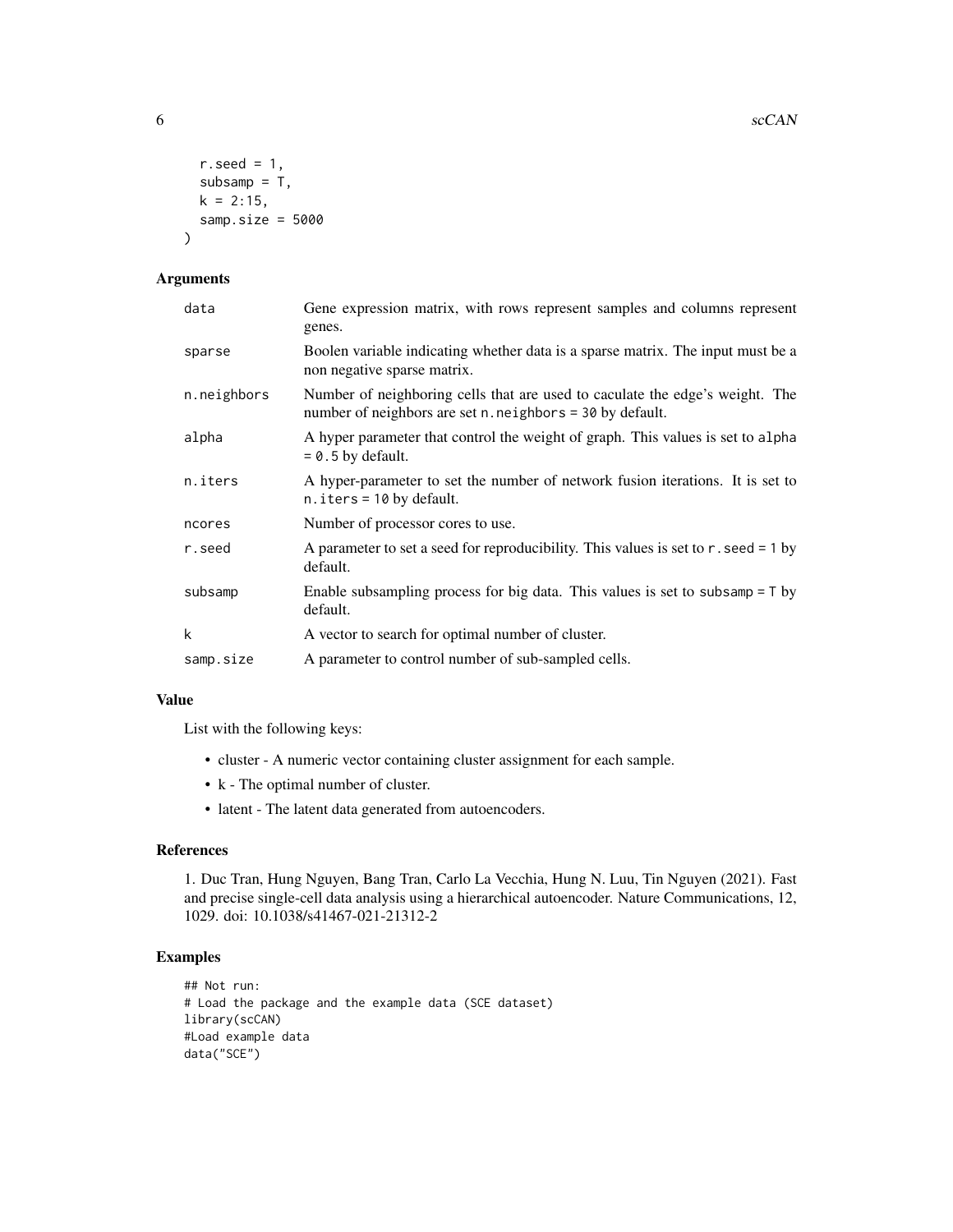```
#Get data matrix and label
data <- t(SCE$data); label <- as.character(SCE$cell_type1)
#Generate clustering result, the input matrix has rows as samples and columns as genes
result <- scCAN(data, r.seed = 1)
#Get the clustering result
cluster <- result$cluster
#Calculate adjusted Rand Index
ari <- round(scCAN::adjustedRandIndex(cluster,label), 2)
print(paste0("ARI = ", ari))
## End(Not run)
```

| SCE | SCE |
|-----|-----|
|     |     |

#### Description

SCE dataset includes scRNA-seq data and cell type information.

#### Usage

SCE

#### Format

An object of class list of length 2.